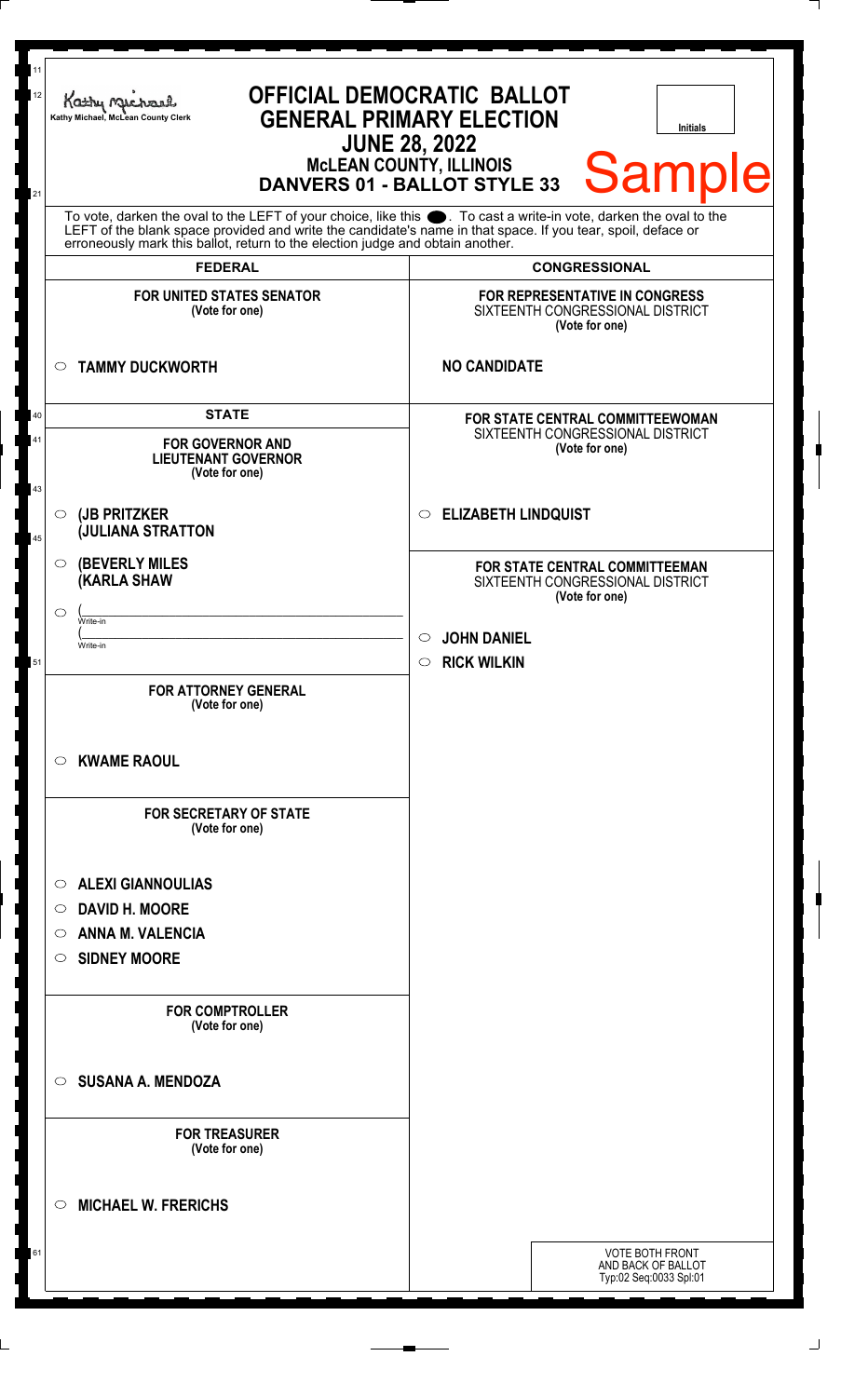| <b>OFFICIAL DEMOCRATIC BALLOT - GENERAL PRIMARY ELECTION - JUNE 28, 2022</b>                                                       |                                                                                                                                     |  |
|------------------------------------------------------------------------------------------------------------------------------------|-------------------------------------------------------------------------------------------------------------------------------------|--|
| <b>LEGISLATIVE</b>                                                                                                                 | <b>JUDICIAL</b>                                                                                                                     |  |
| <b>FOR STATE SENATOR</b><br>FORTY-FOURTH LEGISLATIVE DISTRICT<br>(Vote for one)<br><b>NO CANDIDATE</b>                             | FOR JUDGE OF THE CIRCUIT COURT<br>ELEVENTH JUDICIAL CIRCUIT<br>(To fill the vacancy of the Hon. Paul G. Lawrence)<br>(Vote for one) |  |
|                                                                                                                                    | <b>NO CANDIDATE</b>                                                                                                                 |  |
| <b>REPRESENTATIVE</b>                                                                                                              |                                                                                                                                     |  |
| <b>FOR REPRESENTATIVE</b><br>IN THE GENERAL ASSEMBLY<br>EIGHTY-SEVENTH REPRESENTATIVE DISTRICT<br>(Vote for one)                   | <b>PRECINCT</b><br>FOR PRECINCT COMMITTEEPERSON<br>DANVERS 01<br>(Vote for one)                                                     |  |
| <b>NO CANDIDATE</b>                                                                                                                | <b>NO CANDIDATE</b>                                                                                                                 |  |
| <b>COUNTY</b>                                                                                                                      |                                                                                                                                     |  |
| <b>FOR COUNTY CLERK</b><br>(Vote for one)                                                                                          |                                                                                                                                     |  |
| <b>LAURA McBURNEY</b><br>$\circ$                                                                                                   |                                                                                                                                     |  |
| <b>FOR COUNTY TREASURER</b><br>(Vote for one)                                                                                      |                                                                                                                                     |  |
| <b>NO CANDIDATE</b>                                                                                                                |                                                                                                                                     |  |
| <b>FOR COUNTY SHERIFF</b><br>(Vote for one)                                                                                        |                                                                                                                                     |  |
| <b>NO CANDIDATE</b>                                                                                                                |                                                                                                                                     |  |
| <b>REGIONAL OFFICE</b><br><b>OF EDUCATION</b>                                                                                      |                                                                                                                                     |  |
| FOR REGIONAL SUPERINTENDENT OF SCHOOLS<br>(DeWITT, LIVINGSTON, LOGAN AND McLEAN COUNTIES)<br>(Vote for one)                        |                                                                                                                                     |  |
| <b>NO CANDIDATE</b>                                                                                                                |                                                                                                                                     |  |
| <b>COUNTY BOARD</b>                                                                                                                |                                                                                                                                     |  |
| <b>FOR COUNTY BOARD MEMBER</b><br><b>COUNTY BOARD DISTRICT 3</b><br>(Vote for not more than two)                                   |                                                                                                                                     |  |
| <b>FAYE FREEMAN-SMITH</b><br>$\circ$                                                                                               |                                                                                                                                     |  |
| <b>JUDICIAL</b>                                                                                                                    |                                                                                                                                     |  |
| FOR JUDGE OF THE CIRCUIT COURT<br>ELEVENTH JUDICIAL CIRCUIT<br>(To fill the vacancy of the Hon. Scott Drazewski)<br>(Vote for one) | YOU HAVE NOW<br><b>COMPLETED VOTING</b>                                                                                             |  |
| <b>NO CANDIDATE</b>                                                                                                                | VOTE BOTH FRONT<br>AND BACK OF BALLOT<br>Typ:02 Seq:0033 Spl:01                                                                     |  |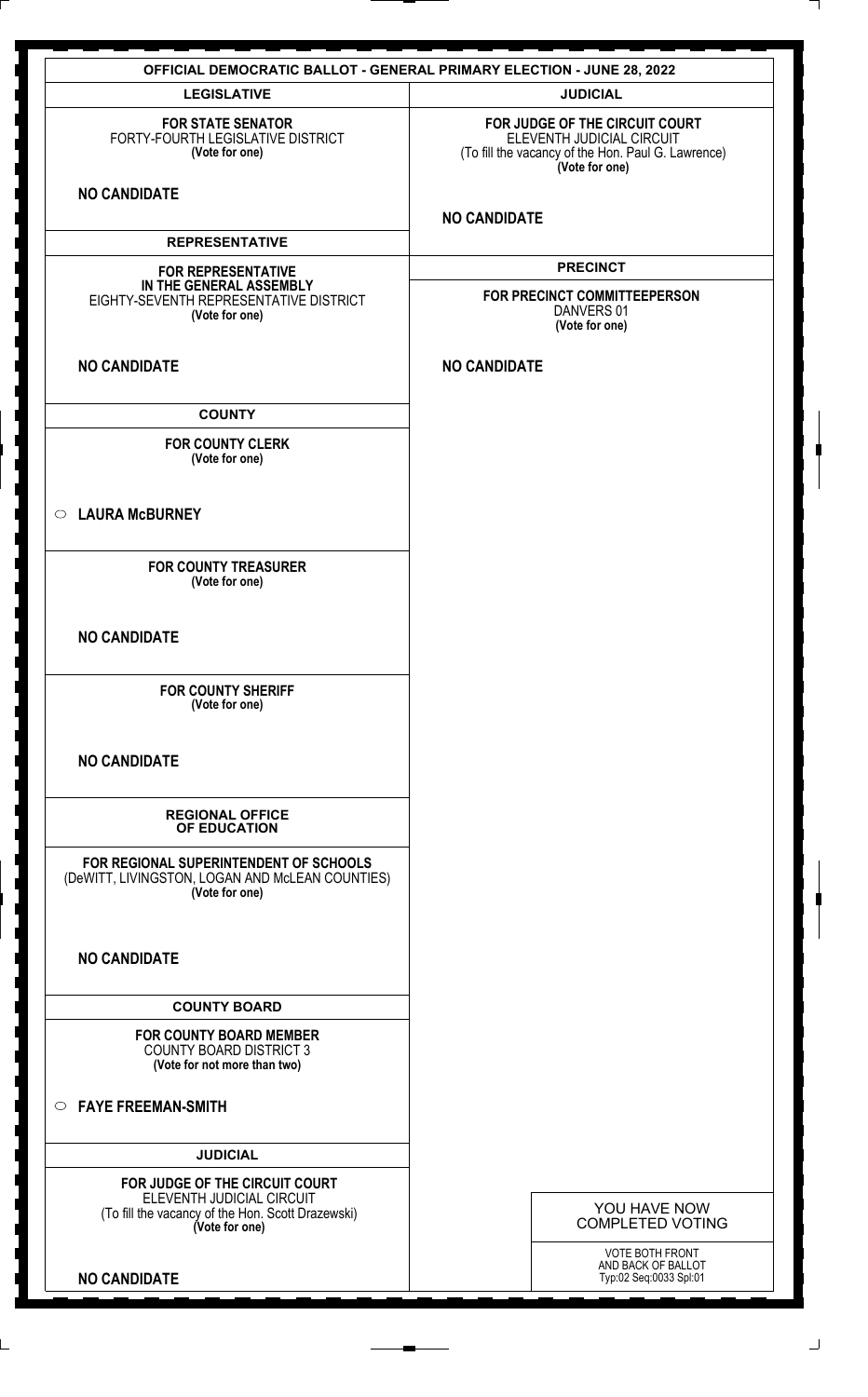| 11<br>12<br>21 | <b>OFFICIAL DEMOCRATIC BALLOT</b><br>Kathy M<br><b>GENERAL PRIMARY ELECTION</b><br>Kathy Michael, McLean County Clerk<br><b>Initials</b><br><b>JUNE 28, 2022</b><br>Sample<br>McLEAN COUNTY, ILLINOIS<br>DANVERS 01 - BALLOT STYLE 34                                                                                                                            |                                                                                                                                                        |
|----------------|------------------------------------------------------------------------------------------------------------------------------------------------------------------------------------------------------------------------------------------------------------------------------------------------------------------------------------------------------------------|--------------------------------------------------------------------------------------------------------------------------------------------------------|
|                | To vote, darken the oval to the LEFT of your choice, like this $\bullet$ . To cast a write-in vote, darken the oval to the LEFT of the blank space provided and write the candidate's name in that space. If you tear, spoil, deface<br>erroneously mark this ballot, return to the election judge and obtain another.<br><b>FEDERAL</b><br><b>CONGRESSIONAL</b> |                                                                                                                                                        |
|                | FOR UNITED STATES SENATOR<br>(Vote for one)                                                                                                                                                                                                                                                                                                                      | FOR REPRESENTATIVE IN CONGRESS<br>SIXTEENTH CONGRESSIONAL DISTRICT<br>(Vote for one)                                                                   |
|                | <b>TAMMY DUCKWORTH</b><br>$\circ$                                                                                                                                                                                                                                                                                                                                | <b>NO CANDIDATE</b>                                                                                                                                    |
| 40<br>41<br>43 | <b>STATE</b><br><b>FOR GOVERNOR AND</b><br><b>LIEUTENANT GOVERNOR</b><br>(Vote for one)                                                                                                                                                                                                                                                                          | FOR STATE CENTRAL COMMITTEEWOMAN<br>SIXTEENTH CONGRESSIONAL DISTRICT<br>(Vote for one)                                                                 |
| 45             | (JB PRITZKER<br>$\circ$<br><b>JULIANA STRATTON</b>                                                                                                                                                                                                                                                                                                               | <b>ELIZABETH LINDQUIST</b><br>$\circ$                                                                                                                  |
|                | <b>(BEVERLY MILES)</b><br>O<br><b>(KARLA SHAW</b><br>◯<br>Write-in<br>Write-in                                                                                                                                                                                                                                                                                   | FOR STATE CENTRAL COMMITTEEMAN<br>SIXTEENTH CONGRESSIONAL DISTRICT<br>(Vote for one)<br><b>JOHN DANIEL</b><br>$\circ$<br><b>RICK WILKIN</b><br>$\circ$ |
| 52             | <b>FOR ATTORNEY GENERAL</b><br>(Vote for one)<br><b>KWAME RAOUL</b><br>O                                                                                                                                                                                                                                                                                         |                                                                                                                                                        |
|                | <b>FOR SECRETARY OF STATE</b><br>(Vote for one)<br><b>ALEXI GIANNOULIAS</b><br>$\circ$<br><b>DAVID H. MOORE</b><br>O<br><b>ANNA M. VALENCIA</b><br>O<br><b>SIDNEY MOORE</b><br>O                                                                                                                                                                                 |                                                                                                                                                        |
|                | <b>FOR COMPTROLLER</b><br>(Vote for one)                                                                                                                                                                                                                                                                                                                         |                                                                                                                                                        |
|                | <b>SUSANA A. MENDOZA</b><br>◯                                                                                                                                                                                                                                                                                                                                    |                                                                                                                                                        |
|                | <b>FOR TREASURER</b><br>(Vote for one)                                                                                                                                                                                                                                                                                                                           |                                                                                                                                                        |
|                | <b>MICHAEL W. FRERICHS</b><br>◯                                                                                                                                                                                                                                                                                                                                  |                                                                                                                                                        |
| 61             |                                                                                                                                                                                                                                                                                                                                                                  | <b>VOTE BOTH FRONT</b><br>AND BACK OF BALLOT<br>Typ:02 Seq:0034 Spl:01                                                                                 |

 $\perp$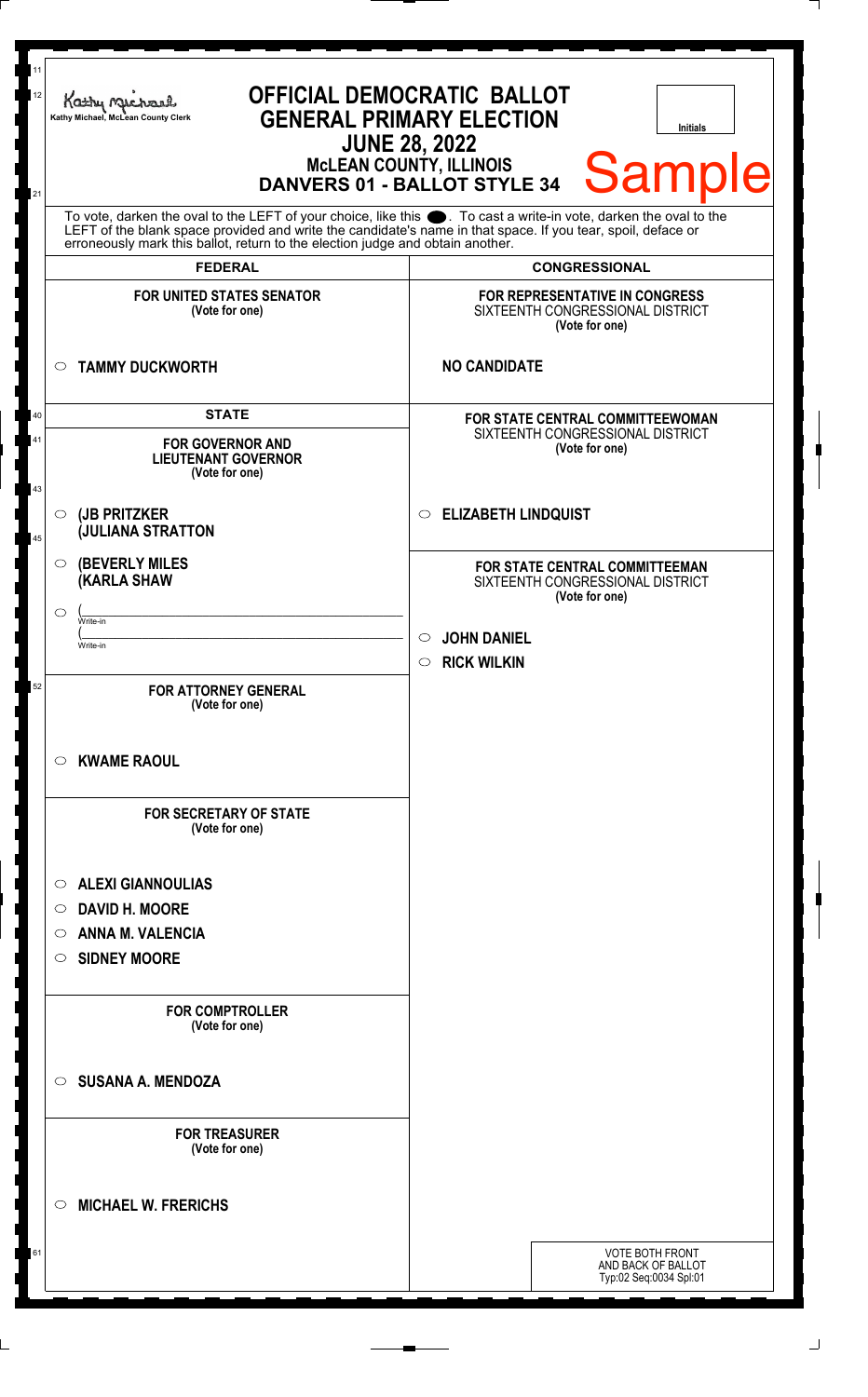| <b>OFFICIAL DEMOCRATIC BALLOT - GENERAL PRIMARY ELECTION - JUNE 28, 2022</b>                                   |                                                                                                                                     |
|----------------------------------------------------------------------------------------------------------------|-------------------------------------------------------------------------------------------------------------------------------------|
| <b>LEGISLATIVE</b>                                                                                             | <b>JUDICIAL</b>                                                                                                                     |
| <b>FOR STATE SENATOR</b><br>FORTY-SIXTH LEGISLATIVE DISTRICT<br>(Vote for one)                                 | FOR JUDGE OF THE CIRCUIT COURT<br>ELEVENTH JUDICIAL CIRCUIT<br>(To fill the vacancy of the Hon. Scott Drazewski)<br>(Vote for one)  |
| <b>DAVE KOEHLER</b><br>$\circ$                                                                                 | <b>NO CANDIDATE</b>                                                                                                                 |
| <b>REPRESENTATIVE</b>                                                                                          |                                                                                                                                     |
| <b>FOR REPRESENTATIVE</b><br>IN THE GENERAL ASSEMBLY<br>NINETY-FIRST REPRESENTATIVE DISTRICT<br>(Vote for one) | FOR JUDGE OF THE CIRCUIT COURT<br>ELEVENTH JUDICIAL CIRCUIT<br>(To fill the vacancy of the Hon. Paul G. Lawrence)<br>(Vote for one) |
| <b>KARLA BAILEY-SMITH</b><br>$\circ$<br><b>SHARON CHUNG</b><br>$\circ$                                         | <b>NO CANDIDATE</b>                                                                                                                 |
|                                                                                                                | <b>PRECINCT</b>                                                                                                                     |
| <b>COUNTY</b>                                                                                                  | FOR PRECINCT COMMITTEEPERSON                                                                                                        |
| <b>FOR COUNTY CLERK</b><br>(Vote for one)                                                                      | DANVERS 01<br>(Vote for one)                                                                                                        |
|                                                                                                                | <b>NO CANDIDATE</b>                                                                                                                 |
| <b>LAURA McBURNEY</b><br>$\circ$                                                                               |                                                                                                                                     |
| <b>FOR COUNTY TREASURER</b><br>(Vote for one)                                                                  |                                                                                                                                     |
| <b>NO CANDIDATE</b>                                                                                            |                                                                                                                                     |
| <b>FOR COUNTY SHERIFF</b><br>(Vote for one)                                                                    |                                                                                                                                     |
| <b>NO CANDIDATE</b>                                                                                            |                                                                                                                                     |
| <b>REGIONAL OFFICE</b><br>OF EDUCATION                                                                         |                                                                                                                                     |
| FOR REGIONAL SUPERINTENDENT OF SCHOOLS<br>(DeWITT, LIVINGSTON, LOGAN AND McLEAN COUNTIES)<br>(Vote for one)    |                                                                                                                                     |
| <b>NO CANDIDATE</b>                                                                                            |                                                                                                                                     |
| <b>COUNTY BOARD</b>                                                                                            |                                                                                                                                     |
| <b>FOR COUNTY BOARD MEMBER</b><br><b>COUNTY BOARD DISTRICT 3</b><br>(Vote for not more than two)               |                                                                                                                                     |
| <b>FAYE FREEMAN-SMITH</b><br>$\circ$                                                                           |                                                                                                                                     |
|                                                                                                                |                                                                                                                                     |
|                                                                                                                | YOU HAVE NOW<br><b>COMPLETED VOTING</b>                                                                                             |
|                                                                                                                | VOTE BOTH FRONT                                                                                                                     |
|                                                                                                                | AND BACK OF BALLOT<br>Typ:02 Seq:0034 Spl:01                                                                                        |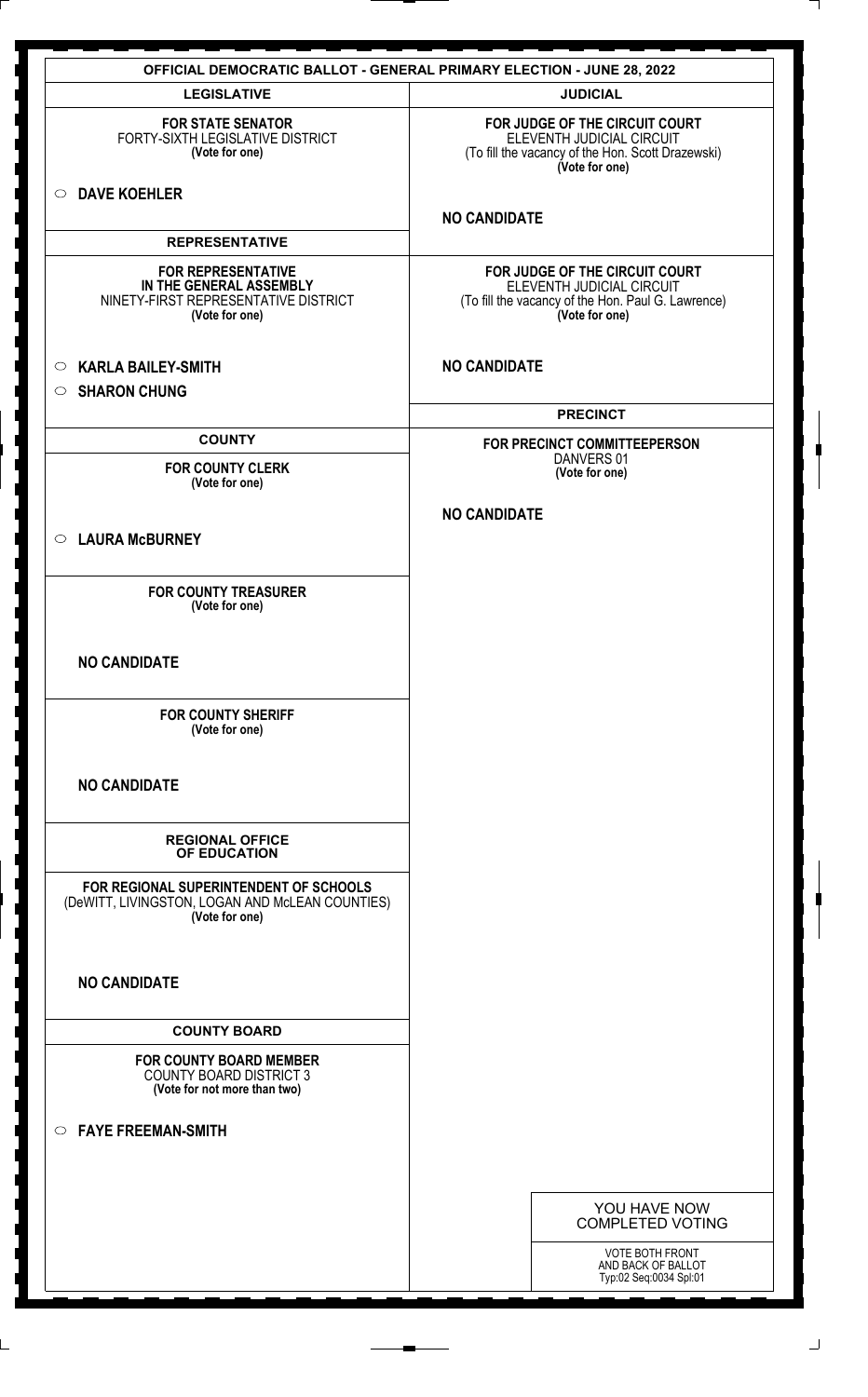| 11<br>12       | Kathy M<br>Kathy Michael, McLean County Clerk                                                                                                                                                                                                                               | <b>OFFICIAL DEMOCRATIC BALLOT</b><br><b>GENERAL PRIMARY ELECTION</b><br><b>Initials</b><br><b>JUNE 28, 2022</b><br><b>MCLEAN COUNTY, ILLINOIS</b><br><b>Sample</b> |  |
|----------------|-----------------------------------------------------------------------------------------------------------------------------------------------------------------------------------------------------------------------------------------------------------------------------|--------------------------------------------------------------------------------------------------------------------------------------------------------------------|--|
| 21             | <b>DANVERS 01 - BALLOT STYLE 35</b><br>To vote, darken the oval to the LEFT of your choice, like this $\bullet$ . To cast a write-in vote, darken the oval to the LEFT of the blank space provided and write the candidate's name in that space. If you tear, spoil, deface |                                                                                                                                                                    |  |
|                | erroneously mark this ballot, return to the election judge and obtain another.<br><b>FEDERAL</b>                                                                                                                                                                            | <b>CONGRESSIONAL</b>                                                                                                                                               |  |
|                | <b>FOR UNITED STATES SENATOR</b><br>(Vote for one)                                                                                                                                                                                                                          | FOR REPRESENTATIVE IN CONGRESS<br>SIXTEENTH CONGRESSIONAL DISTRICT<br>(Vote for one)                                                                               |  |
|                | <b>TAMMY DUCKWORTH</b><br>$\circ$                                                                                                                                                                                                                                           | <b>NO CANDIDATE</b>                                                                                                                                                |  |
| 40<br>41<br>43 | <b>STATE</b><br><b>FOR GOVERNOR AND</b><br><b>LIEUTENANT GOVERNOR</b><br>(Vote for one)                                                                                                                                                                                     | <b>FOR STATE CENTRAL COMMITTEEWOMAN</b><br>SIXTEENTH CONGRESSIONAL DISTRICT<br>(Vote for one)                                                                      |  |
| 45             | (JB PRITZKER<br>$\circ$<br><b>JULIANA STRATTON</b>                                                                                                                                                                                                                          | <b>ELIZABETH LINDQUIST</b><br>O                                                                                                                                    |  |
|                | <b>(BEVERLY MILES)</b><br>O<br><b>(KARLA SHAW</b><br>◯<br>Write-in                                                                                                                                                                                                          | FOR STATE CENTRAL COMMITTEEMAN<br>SIXTEENTH CONGRESSIONAL DISTRICT<br>(Vote for one)                                                                               |  |
|                | Write-in                                                                                                                                                                                                                                                                    | <b>JOHN DANIEL</b><br>$\circ$<br><b>RICK WILKIN</b><br>$\circ$                                                                                                     |  |
| 53             | <b>FOR ATTORNEY GENERAL</b><br>(Vote for one)                                                                                                                                                                                                                               |                                                                                                                                                                    |  |
|                | <b>KWAME RAOUL</b><br>O                                                                                                                                                                                                                                                     |                                                                                                                                                                    |  |
|                | <b>FOR SECRETARY OF STATE</b><br>(Vote for one)                                                                                                                                                                                                                             |                                                                                                                                                                    |  |
|                | <b>ALEXI GIANNOULIAS</b><br>O<br><b>DAVID H. MOORE</b><br>$\circ$<br><b>ANNA M. VALENCIA</b><br>◯<br><b>SIDNEY MOORE</b><br>O                                                                                                                                               |                                                                                                                                                                    |  |
|                | <b>FOR COMPTROLLER</b><br>(Vote for one)                                                                                                                                                                                                                                    |                                                                                                                                                                    |  |
|                | <b>SUSANA A. MENDOZA</b><br>◯                                                                                                                                                                                                                                               |                                                                                                                                                                    |  |
|                | <b>FOR TREASURER</b><br>(Vote for one)                                                                                                                                                                                                                                      |                                                                                                                                                                    |  |
|                | <b>MICHAEL W. FRERICHS</b><br>O                                                                                                                                                                                                                                             |                                                                                                                                                                    |  |
| υ              |                                                                                                                                                                                                                                                                             | VOTE BOTH FRONT<br>AND BACK OF BALLOT<br>Typ:02 Seq:0035 Spl:01                                                                                                    |  |
|                |                                                                                                                                                                                                                                                                             |                                                                                                                                                                    |  |

 $\perp$